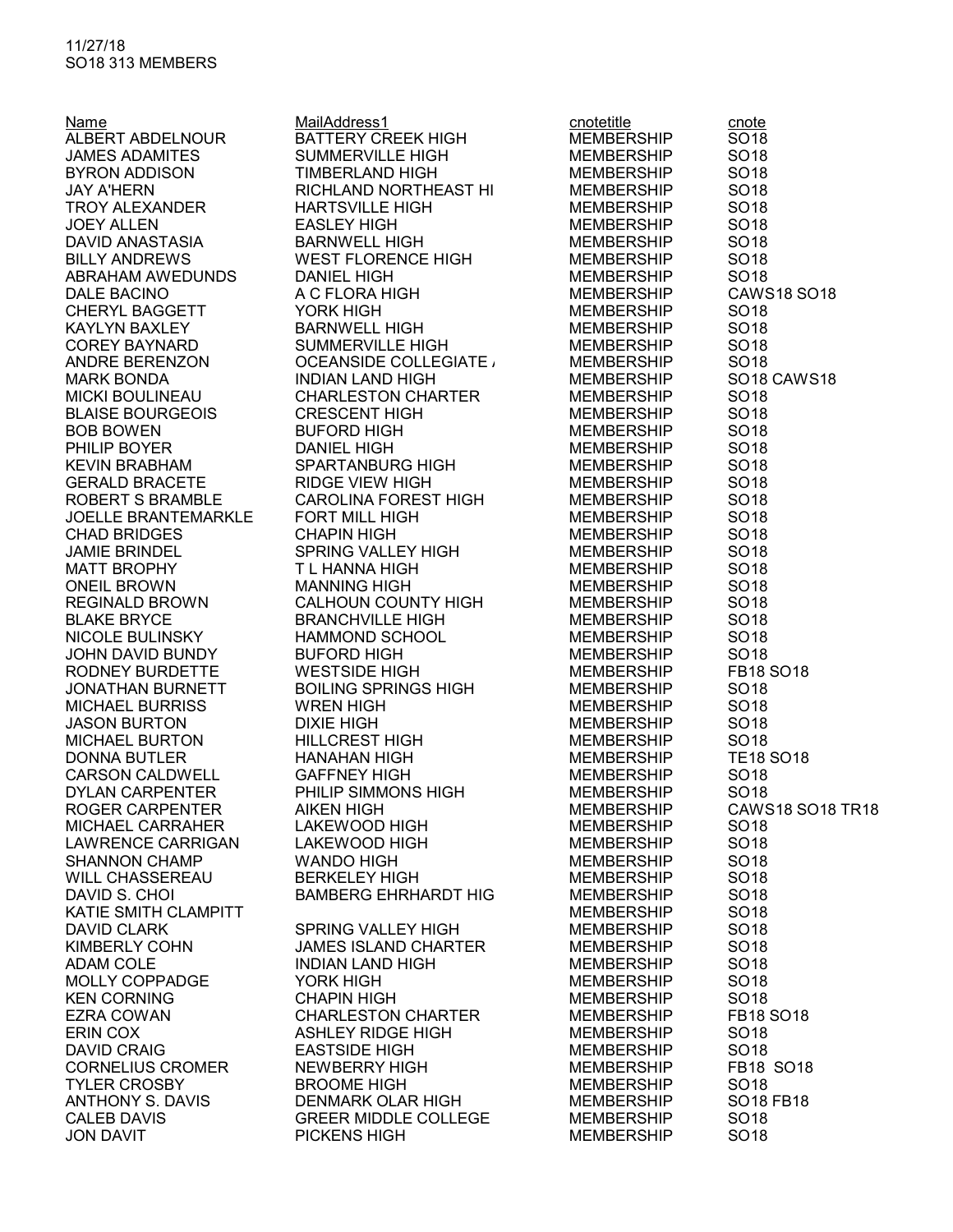Name MailAddress1 cnotetitle cnote LEXINGTON HIGH MEMBERSHIP ALISTER DELONG ACADEMIC MAGNET HIGH MEMBERSHIP SO18 JOHN DEVEREAUX HANAHAN HIGH MEMBERSHIP SO18 HEATHER DICKERSON CRESCENT HIGH MEMBERSHIP SO18 TR18 SARAH DILELLA BELTON HONEA PATH HIG MEMBERSHIP SO18<br>REBEKAH DOHANICH JAMES ISLAND CHARTER MEMBERSHIP SO18 REBEKAH DOHANICH JAMES ISLAND CHARTER MEMBERSHIP SO18 JANICE C DOUDA RIDGE SPRING-MONETTA HIGH MEMBERSHIP SO18 CAWS18 KODWO G. DOWELL HARDEEVILLE RIDGELAND MIDDLE MEMBERSHIP SO18 BROOKLAND-CAYCE HIGH MEMBERSHIP SO18 TR18 TROY DRINKARD GREENWOOD HIGH MEMBERSHIP SO18 K.C. DUNBAKER RIVER BLUFF HIGH MEMBERSHIP SO18 CAWS18 FORT DORCHESTER HIGH WESLEY EADS SUMMERVILLE HIGH MEMBERSHIP SO18 DAVID EASLEY SCHSSCA - SCSOCCER.COM MEMBERSHIP SO18 MARGARET ELLIS BATESBURG-LEESVILLE HIGH MEMBERSHIP SO18 GLENN ENGLISH SENECA HIGH MEMBERSHIP SO18 JOSH ESKEW DORMAN HIGH MEMBERSHIP SO18 SALVADORE ESTRADA LANCASTER HIGH MEMBERSHIP<br>KENNETH FEAGIN JAMES ISLAND CHARTER MEMBERSHIP JAMES ISLAND CHARTER MEMBERSHIP SO18 JOEY FEDERSPIEL WOODRUFF HIGH MEMBERSHIP SO18 WR18 TILLMAN FENNELL EASLEY HIGH MEMBERSHIP SO18 PAULA FERNANDEZ BROOME HIGH MEMBERSHIP CAWS18 SO18 SELASE FIANCE MARLBORO COUNTY HIGH MEMBERSHIP TARYN FLOYD FORT DORCHESTER HIGH MEMBERSHIP SO18 WOODRUFF HIGH MEMBERSHIP SO18 MIKE FOX WADE HAMPTON HIGH (H) MEMBERSHIP SO18 CAWS18 WR18 KEITH FRANCIS CONWAY HIGH MEMBERSHIP SO18 THOMAS FREDRICKSON SOUTHSIDE HIGH MEMBERSHIP SO18 CAWS18 LEXINGTON HIGH MEMBERSHIP<br>ANDREW JACKSON HIGH MEMBERSHIP BOBBY FUNDERBURK ANDREW JACKSON HIGH MEMBERSHIP SO18 ASHTON GALLAGHER GRAY COLLEGIATE ACADE MEMBERSHIP SO18 CAWS18 BRIAN GAMBLE DIXIE HIGH MEMBERSHIP SO18 TR18 KAITLYN GARRETT WESTSIDE HIGH MEMBERSHIP SO18 NOAH GARRETT CHARLESTON CHARTER MEMBERSHIP SO18 MISAEL GARZON MAY RIVER HIGH MEMBERSHIP SO18 KELSEY GEARY CLOVER HIGH MEMBERSHIP SO18 CHARLES GEE FCA MEMBERSHIP FB18 G18 LA18 SO18 SW18 KARL GELISKE DUTCH FORK HIGH MEMBERSHIP SO18 JAMES H GEORGE, III WESTSIDE HIGH MEMBERSHIP SO18 WILLIAM GETTYS LEXINGTON HIGH MEMBERSHIP SO18 JAMES GRECO **CHRIST CHURCH HIGH** MEMBERSHIP SAM GREELEY SOUTHSIDE CHRISTIAN MEMBERSHIP SO18 LASHAUNTA GREEN BLYTHEWOOD HIGH MEMBERSHIP SO18 TIMOTHY GREEN WHITE KNOLL HIGH MEMBERSHIP SO18 DANIEL GRONERT SUMMERVILLE HIGH MEMBERSHIP DAN GUERRINI HILTON HEAD HIGH MEMBERSHIP SO18 CHRIS GUIRE ABBEVILLE HIGH MEMBERSHIP SO18 HOLLY GUNIO SUMMERVILLE HIGH MEMBERSHIP SO18 TRAVIS GUTHRIE PALMETTO HIGH MEMBERSHIP SO18 JOSHUA GUTIERREZ BYRNES HIGH MEMBERSHIP SO18 NATION FORD HIGH MEMBERSHIP JUSTIN HALL HARTSVILLE HIGH MEMBERSHIP SO18 JOSH HALLMAN WARE SHOALS HIGH MEMBERSHIP BT18 SO18 WILL GUY HALL **CAROLINA FOREST HIGH MEMBERSHIP** SO18 JASON HAMIL ACADEMIC MAGNET HIGH MEMBERSHIP SO18 JOHN M HAMMOND CLINTON HIGH MEMBERSHIP SO18 LEE HANNA ANDREW JACKSON HIGH MEMBERSHIP CAWS18 SO18 MEGAN HANNA ANDREW JACKSON HIGH MEMBERSHIP SO18 INEZ HANNON GREER MIDDLE MEMBERSHIP SO18 CHRIS HAPESHIS GEORGETOWN HIGH MEMBERSHIP SO18 **GRAY COLLEGIATE ACADE** 

JOSHUA HARRIS GAFFNEY HIGH MEMBERSHIP SO18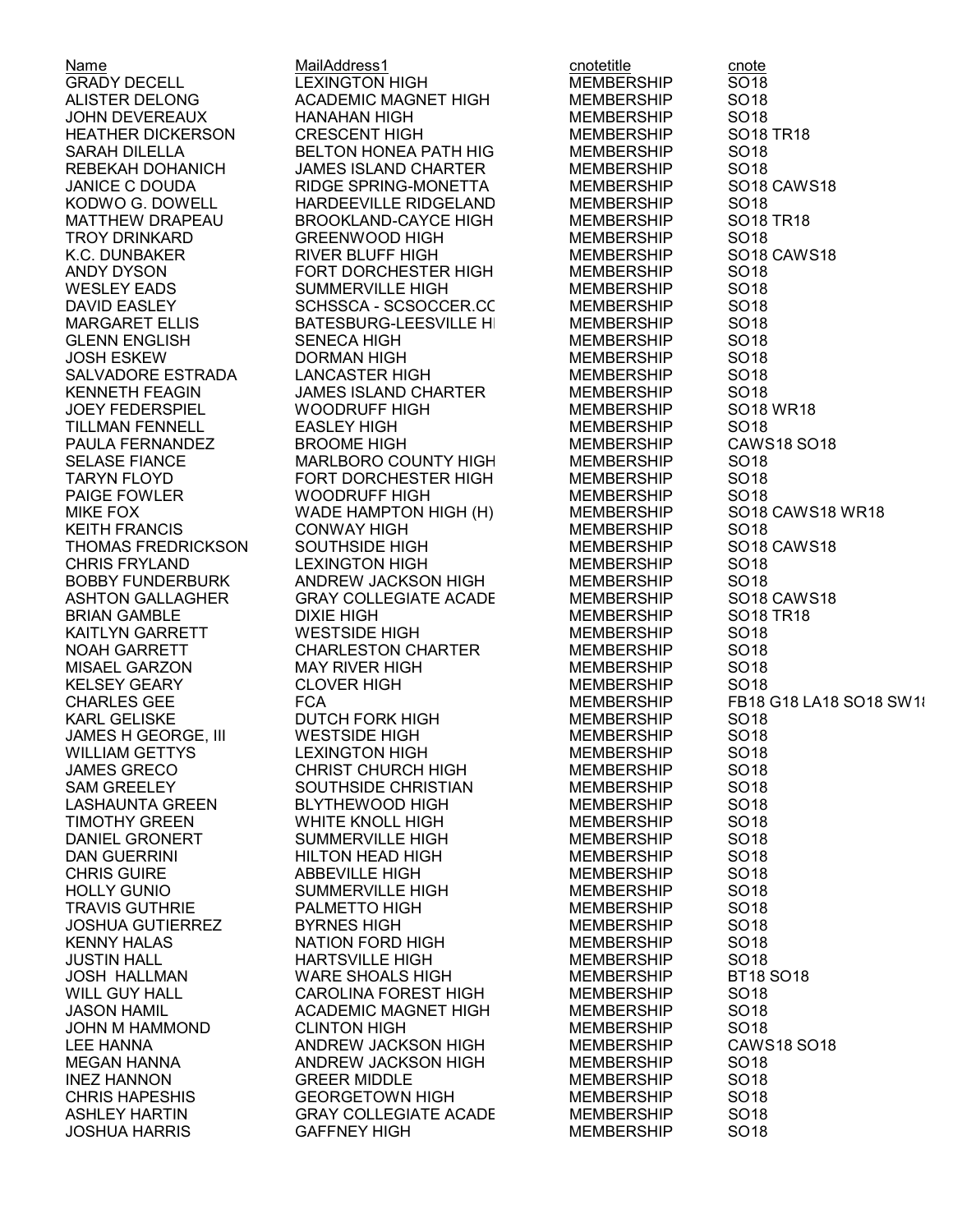AMANDA HOLCOMB **JOSHUA JENNINGS** MICHAEL KLEINFELDER STEPHEN MCKINNEY SPRING VALLEY HIGH MEMBERSHIP SO18

Name MailAddress1 cnotetitle cnote<br>NATE HARRIS COLL ASHLEY RIDGE HIGH MEMBERSHIP SO18 ASHLEY RIDGE HIGH RAIMOND HARTMANN MAULDIN HIGH MEMBERSHIP SO18 SANDRA HENDRIX GILBERT HIGH MEMBERSHIP SO18 CAWS18 BEN HESS A C FLORA HIGH MEMBERSHIP SO18 JERI HIMMELSBACH MYRTLE BEACH HIGH MEMBERSHIP SO18 TE18 DANIEL HOLBROOK R B STALL HIGH MEMBERSHIP SO18 BELTON HONEA PATH HIG
BELTON HONEA PATH HIG
SO18 RANDY HURST POWDERSVILLE HIGH MEMBERSHIP SO18 SETH HYDRICK STRATFORD HIGH MEMBERSHIP SO18 STEPHEN JACKSON WEST ASHLEY HIGH MEMBERSHIP SO18 NATION FORD HIGH MEMBERSHIP SO18<br>LAKE CITY HIGH MEMBERSHIP SO18 DAVE JOHNSON HANAHAN HIGH MEMBERSHIP SO18 RICHARD JOHNSON YORK HIGH MEMBERSHIP SO18 JASON JORDAN MARION HIGH MEMBERSHIP RANDALL JOURDAIN STRATFORD HIGH MEMBERSHIP SO18 NICK JUDY RIDGE VIEW HIGH MEMBERSHIP SO18 AYNOR HIGH MEMBERSHIP ED KHOURI BISHOP ENGLAND HIGH MEMBERSHIP SO18 JACOB KIRTLEY ASHLEY RIDGE HIGH MEMBERSHIP SO18 CARRIE KLEMM **WADE HAMPTON HIGH (G)** MEMBERSHIP SO18 LILLIAN K KNIGHT BLYTHEWOOD HIGH MEMBERSHIP SO18 GEORGE KNOX BROOKLAND-CAYCE HIGH MEMBERSHIP SO18 ANTHONY KOUTSOS GREENVILLE HIGH MEMBERSHIP SO18 FRANK KUCINIC ST. JOSEPH'S CATHOLIC MEMBERSHIP SO18 PHILIP KUHL ASHLEY RIDGE HIGH MEMBERSHIP SO18 SAIDE LANCASTER WESTSIDE HIGH MEMBERSHIP SO18 DARREN LANDRETH PALMETTO HIGH MEMBERSHIP SO18 LAUREN LANHAM GAFFNEY HIGH MEMBERSHIP SO18 AUSTIN LASSITER CHARLESTON CHARTER MEMBERSHIP SO18 CHRISTOPHER LATSCH WESTSIDE HIGH MEMBERSHIP STEVE LEA SPRING VALLEY HIGH MEMBERSHIP SO18 BEECHER LOCKWOOD III T L HANNA HIGH MEMBERSHIP FB18 SO18 DANIEL P LOCKWOOD T L HANNA HIGH MEMBERSHIP JOSHUA LONG SUMTER HIGH MEMBERSHIP SO18 JOSEF LORENZ DORMAN HIGH MEMBERSHIP SO18 MATTHEW LUNA LAKE CITY HIGH MEMBERSHIP SO18 P.J. MANCUSO WADE HAMPTON HIGH (G) MEMBERSHIP SO18 FB18 SOUTH POINTE HIGH MEMBERSHIP RAFAEL MARQUEZ HAMMOND SCHOOL MEMBERSHIP SO18 KRISTAL MARTINEZ LAKE CITY HIGH MEMBERSHIP SO18 JACK MASSENGILL BRASHIER MIDDLE CHART MEMBERSHIP SO18 MIKE MAULDIN MID-CAROLINA HIGH MEMBERSHIP SO18 LEXINGTON HIGH MEMBERSHIP SO18 PHILLIP MCCARTER FORT MILL HIGH MEMBERSHIP SO18 CHRIS MCCORD MIDLAND VALLEY HIGH MEMBERSHIP SO18 **GREENVILLE HIGH** 

ANDY HEEN FCA FCA FOR MEMBERSHIP SO18 TR18 SC18 WR18 EMILY HEISE GRAY COLLEGIATE ACADE MEMBERSHIP SO18 CAWS18 KEVIN HEISE GRAY COLLEGIATE ACADE MEMBERSHIP SO18 TR18 KYLE HEISE GRAY COLLEGIATE ACADEMY MEMBERSHIP SO18 JASON HIMMELSBACH MYRTLE BEACH HIGH MEMBERSHIP SO18 CLAY HOLLEY SILVER BLUFF HIGH MEMBERSHIP SO18 FB18 ERICA JOHNSON MIDLAND VALLEY HIGH MEMBERSHIP CAWS18 SO18 K. CRAIG JOYNER BELTON HONEA PATH HIGH MEMBERSHIP SO18 TE18 TODD LEA RIVERSIDE HIGH MEMBERSHIP SO18 ERIK LUTJEN CHESTER HIGH MEMBERSHIP SO18 THOMAS MAY NORTHSIDE MIDDLE MEMBERSHIP FB18 SO18 MICHAEL MCCOY WESTSIDE HIGH MEMBERSHIP FB18 SO18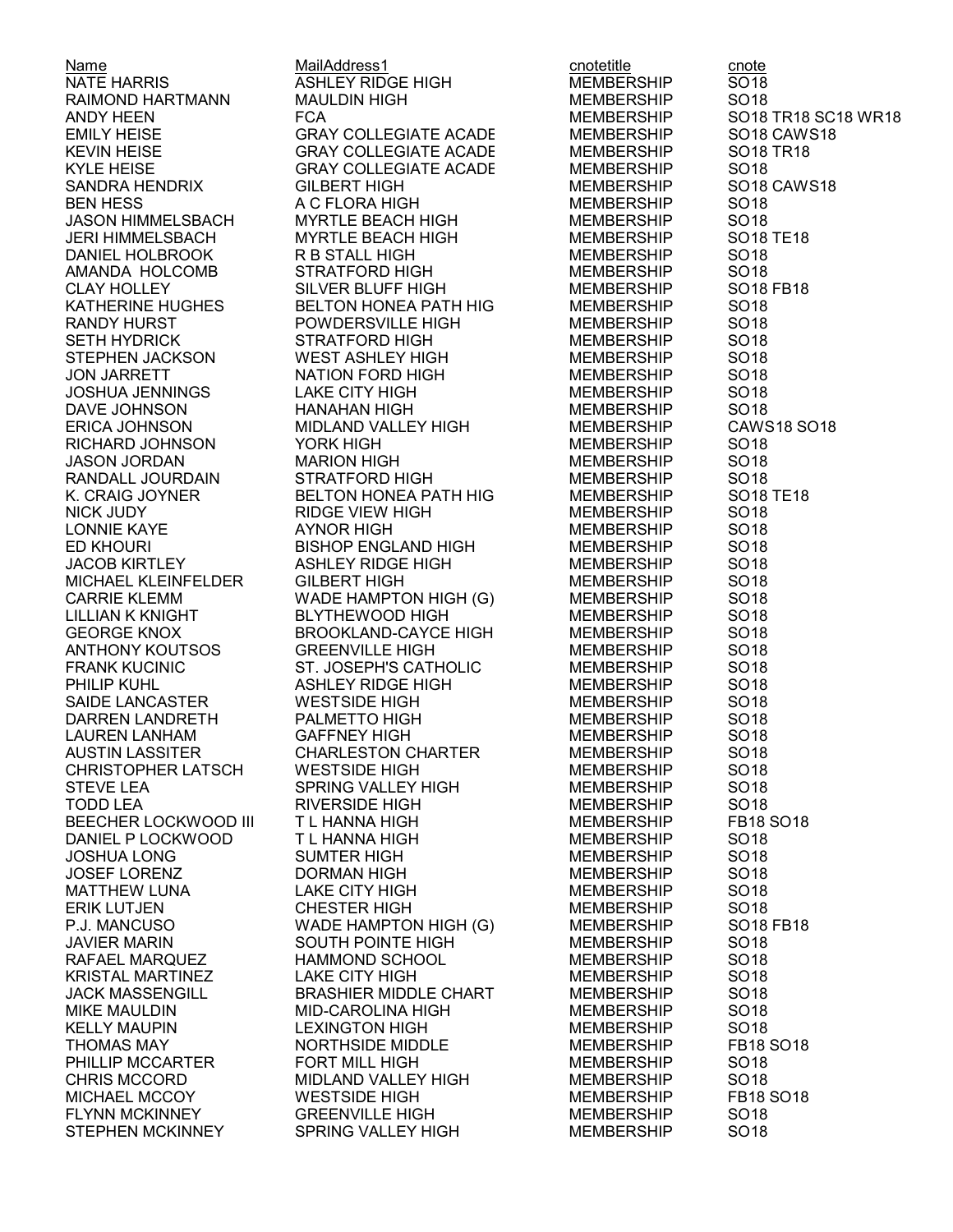Name Content Content MailAddress1 content content content content content content content content content conte COLIN MELTON POWDERSVILLE HIGH MEMBERSHIP SO18 MARK MEYER OCEANSIDE COLLEGIATE ACADEMYMEMBERSHIP SO18 BAILEY MILLER LAURENS HIGH MEMBERSHIP SO18 GEORGE BROWN MILLER WADE HAMPTON HIGH (G) MEMBERSHIP SO18 THAD MILLER RIVER BLUFF HIGH MEMBERSHIP SO18 CHRIS MOORE LEXINGTON HIGH KEITH MORRIS AIRPORT HIGH MEMBERSHIP SO18 RICK MORRIS ST. JOSEPH'S CATHOLIC MEMBERSHIP SO18 JORDAN MORROW CHESTER HIGH MEMBERSHIP SO18 JASON MOUZON NORTHWESTERN HIGH MEMBERSHIP SO18 RICK MOXLEY SENECA HIGH MEMBERSHIP SO18 DAVE MYERS GOUTH AIKEN HIGH MEMBERSHIP SO18 ERIC NAVARRO A C FLORA HIGH MEMBERSHIP SO18 ADAM NELSON LANCASTER HIGH MEMBERSHIP SO18 TIMOTHY NOVI GEORGETOWN HIGH MEMBERSHIP SO18 JONATHAN ORR SOUTH FLORENCE HIGH MEMBERSHIP SO18 BYRON OWEN SOCASTEE HIGH MEMBERSHIP SO18 EDWARD JACKSON OWEN NORTH AUGUSTA HIGH MEMBERSHIP MELINDA OWENS WESTSIDE HIGH MEMBERSHIP SO18 JUSTIN PARNELL CRESCENT HIGH MEMBERSHIP SO18 CHELSEA PEDERSEN RACHEL PELOQUIN SILVER BLUFF HIGH MEMBERSHIP SO18 ANSLEY PENDERGRASS TIL HANNA HIGH MEMBERSHIP SO18 CHAD PERRY DANIEL HIGH MEMBERSHIP SO18 LYNSEY PHILLIPS CANE BAY HIGH MEMBERSHIP CHARLIE PIKE POWDERSVILLE HIGH MEMBERSHIP SO18 ALEXANDREA BROOKE PORTERGREER MIDDLE COLLEGE MEMBERSHIP SO18 JOSH PURYEAR WEST FLORENCE HIGH MEMBERSHIP SO18 JASON RASNER SUMMERVILLE HIGH MEMBERSHIP SO18 BOBBY J. RAY II **CRESTWOOD HIGH** MEMBERSHIP JACK M RAY **CRESTWOOD HIGH** MEMBERSHIP SO18 THOMAS RAY CRESTWOOD HIGH MEMBERSHIP SO18 MICHAEL RENTZ JAMES ISLAND CHARTER MEMBERSHIP ANDRIAN RESENDIZ WALHALLA HIGH MEMBERSHIP SO18 MIGUEL A. RESENDIZ WALHALLA HIGH MEMBERSHIP SO18 CATHY RIORDAN LANDRUM HIGH MEMBERSHIP REX RITTENBERG LANDRUM HIGH MEMBERSHIP SO18 PABLO RIVERA-ARRIAGA KEENAN HIGH MEMBERSHIP SO18 NATHAN ROBBINS BOILING SPRINGS HIGH MEMBERSHIP SO18 TODD ROBINSON JAMES ISLAND CHARTER MEMBERSHIP SO18 JULIO CESAR ROBLES ROCK HILL HIGH MEMBERSHIP SO18 KRISTIN ROLLINS ST. JOSEPH'S CATHOLIC MEMBERSHIP SO18 AMANDA ROMER CHAPIN HIGH MEMBERSHIP SO18 RYAN ROOD NORTH AUGUSTA HIGH MEMBERSHIP SO18

JOHN MILLS RICHLAND NORTHEAST HIGH MEMBERSHIP SO18 **GREENVILLE TECH CHART** WESTVIEW MIDDLE MEMBERSHIP SO18 SOUTH POINTE HIGH MEMBERSHIP SO18 DANE PERRY GREER HIGH MEMBERSHIP SO18 ASHLEY RIDGE HIGH MEMBERSHIP ALAN RICHES LUGOFF ELGIN HIGH MEMBERSHIP SO18 WESTWOOD HIGH

DAVID MIHOULIDES SOUTH AIKEN HIGH MEMBERSHIP CAWS18 SO18 ZACH NEWTON BUFORD HIGH MEMBERSHIP CAWS18 FB18 SO18 THOMAS NOCK SUMTER HIGH MEMBERSHIP FB18 SO18 HAROLD PALMERA-ACOST CHERAW HIGH MEMBERSHIP SO18 TR18<br>DAVID PARNELL SOUTH POINTE HIGH MEMBERSHIP SO18 REGINALD PHILLIPS SALUDA HIGH MEMBERSHIP SO18 BT18 FB18 ROBERT REID CHAPIN HIGH MEMBERSHIP SO18 KATHRYN (JANIE) RICE WREN HIGH MEMBERSHIP CAWS18 SO18 MATTHEW RICHARDSON MIDLAND VALLEY HIGH MEMBERSHIP FB18 SO18 ADRIAN ROGERS SALUDA HIGH MEMBERSHIP SO18 CAWS18 ENRIQUE SAAVEORA SOUTH POINTE HIGH MEMBERSHIP SO18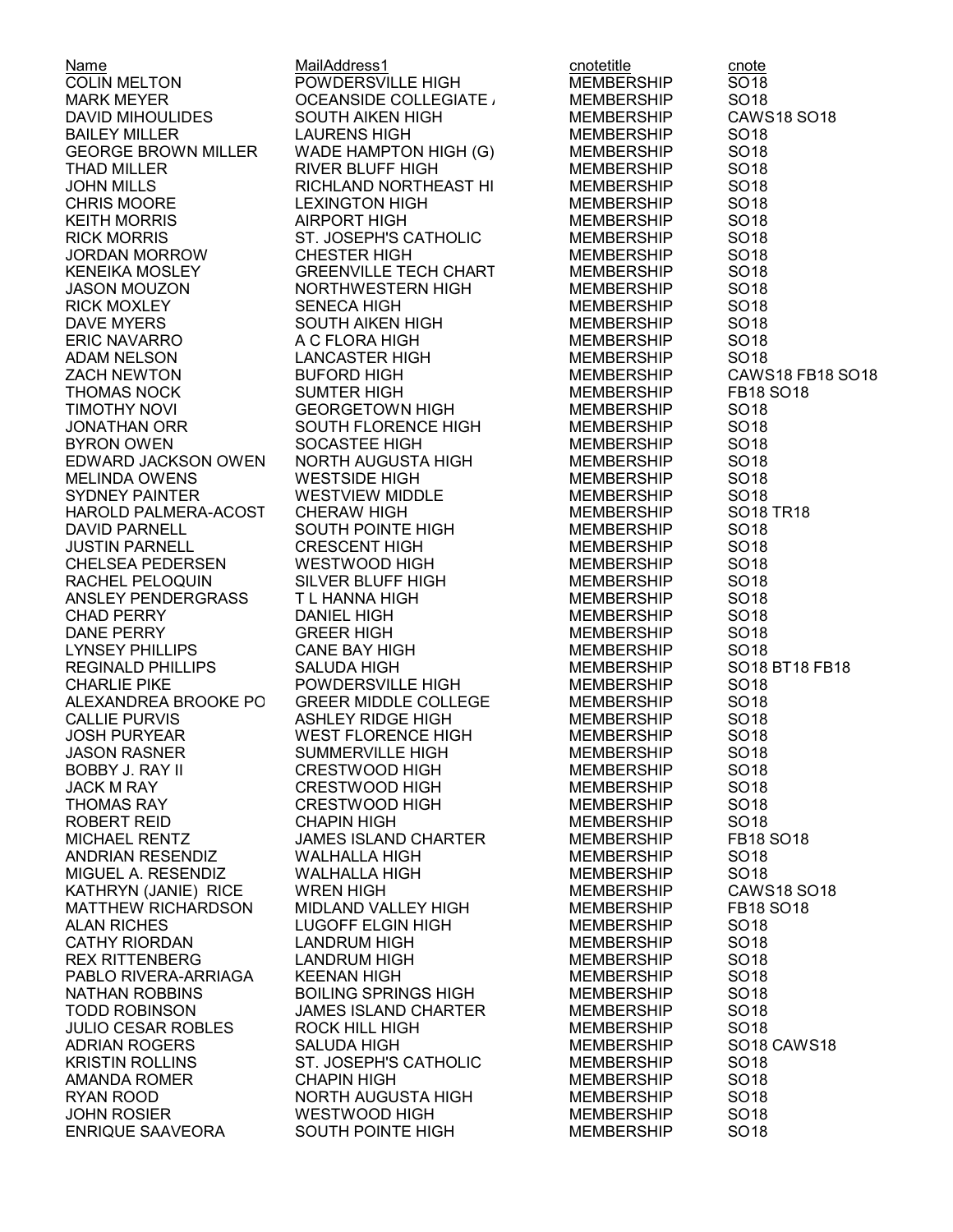ROBBY SETZLER GEORGE SUGDEN GREENWOOD HIGH **CRAIG THOMPSON** 

Name Content Content MailAddress1 content content content content content content content content content conte IMDAD SABRI MARION HIGH MEMBERSHIP SO18 DENNY SAGO RIVER BLUFF HIGH MEMBERSHIP SO18 SAMANTHA PETIT BLUE RIDGE HIGH MEMBERSHIP CAWS18 SO18 MARK S. SANCHEZ WACCAMAW HIGH MEMBERSHIP SO18 MONICA SANCHEZ POWDERSVILLE HIGH MEMBERSHIP SO18 JORGE SANTOS GREER HIGH MEMBERSHIP SO18 PHIL SAVITT RIVER BLUFF HIGH MEMBERSHIP SO18<br>PHILL RIGH MEMBERSHIP CAWS18 SO18 ASHLEY SAWYER ROCK HILL HIGH MEMBERSHIP CAWS18 SO18 BEN SCHOEN WACCAMAW HIGH MEMBERSHIP SO18 DAVID SCHROER A C FLORA HIGH MEMBERSHIP SO18 ANTHONY SERPE MAY RIVER HIGH MEMBERSHIP SO18 GREG SHARP CANE BAY HIGH MEMBERSHIP SO18 JOHN SHAW BRASHIER MIDDLE CHART MEMBERSHIP SO18 TREMAINE SHIVERS SWANSEA HIGH MEMBERSHIP SO18 ALEXANDER SHORTALL WEST FLORENCE HIGH MEMBERSHIP SO18 JOE SIATKOWSKI MAULDIN HIGH MEMBERSHIP SO18 ELLIOTT SIMMONS GAFFNEY HIGH MEMBERSHIP SO18 HEATHER BARTLETT SKIN WADE HAMPTON HIGH (H) MEMBERSHIP SO18 NICOLE SMALLEY BATTERY CREEK HIGH MEMBERSHIP SO18 BT18 ZYON D SMILEY RIDGELAND HARDEEVILLE HIGH MEMBERSHIP SO18 DICK SMITH MEMBERSHIP SO18 **GRAY COLLEGIATE ACADE** RYAN SMITH BATESBURG-LEESVILLE HIGH MEMBERSHIP SO18 BISHOP ENGLAND HIGH MEMBERSHIP SO18 CRAIG SPIVEY PICKENS HIGH MEMBERSHIP SO18 NEWBERRY HIGH MEMBERSHIP GRAHAM STAFFORD CLOVER HIGH MEMBERSHIP SO18 JESSIE STAMENT STRATFORD HIGH MEMBERSHIP SO18 TREY STANLEY **WADE HAMPTON HIGH (H)** MEMBERSHIP THOMAS STEPHENS EDISTO HIGH MEMBERSHIP SO18 JACOB STRADCUTTER STRATFORD HIGH MEMBERSHIP SO18 MICHAEL STRAUP WESTSIDE HIGH MEMBERSHIP FB18 SO18 MEMO SUAREZ SOCASTEE HIGH MEMBERSHIP SO18 ERNIE SUOZZI HILTON HEAD HIGH MEMBERSHIP SO18 JAMES SWEAT LAKEWOOD HIGH MEMBERSHIP SO18 CAWS18 JAMIE SWINGLE **ST. JOSEPH'S CATHOLIC** MEMBERSHIP SO18 BOB TAYLOR CHAPIN HIGH MEMBERSHIP SO18 VICTOR TICE AIKEN HIGH MEMBERSHIP CAWS18 SO18 SHILO TISDALE **WANDO HIGH MEMBERSHIP** SO18 NEIL VELOSO FORT DORCHESTER HIGH MEMBERSHIP SO18 SEAN VICK CHRIST CHURCH HIGH MEMBERSHIP SO18 CARLEY VICTOR RIVERSIDE HIGH MEMBERSHIP CAWS18 SO18 EDGAR VILLAMIL GREER MIDDLE MEMBERSHIP L. GERARD WALKER JAMES ISLAND CHARTER MEMBERSHIP SO18 BILL WARNKEN FOX CREEK HIGH MEMBERSHIP TR18 SO18 JOANNA WATKINS PALMETTO HIGH MEMBERSHIP SO18 CAWS18 JAY WATTERWORTH PHILIP SIMMONS HIGH MEMBERSHIP SO18 CAWS18 TIMBERLAND HIGH MEMBERSHIP MARK WEAVER ASHLEY RIDGE HIGH MEMBERSHIP SO18 BLAIR WEBBER PALMETTO HIGH MEMBERSHIP SO18 NATHAN WENTZKY WESTSIDE HIGH MEMBERSHIP SO18 ZACH WHEELER WADE HAMPTON HIGH (G) MEMBERSHIP SO18 JUSTIN WHITE COLLETON COUNTY HIGH MEMBERSHIP SO18 LAYTON WICKER SNEED MIDDLE MEMBERSHIP BT18 FB18 SO18 DAVID WILKINSON FOX CREEK HIGH MEMBERSHIP FB18 SO18 TODD WILKINSON GRAY COLLEGIATE ACADEMY MEMBERSHIP SO18 PETER WITTIG BLYTHEWOOD HIGH MEMBERSHIP SO18 **MARLBORO COUNTY HIGH** DOM WREN NORTHWESTERN HIGH MEMBERSHIP SO18